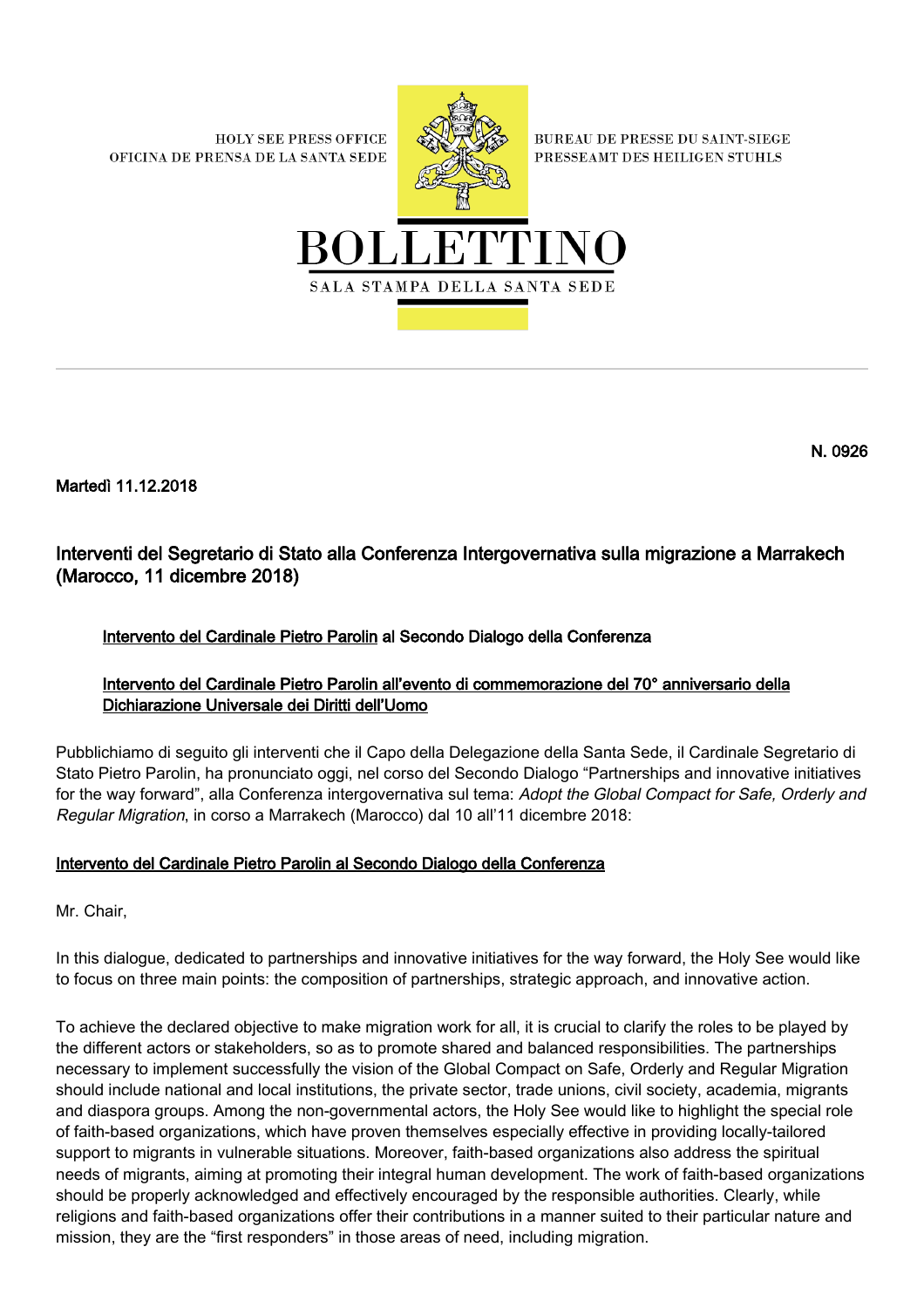To be effective and sustainable, any action undertaken to make migration work for all depends necessarily on the engagement of migrants themselves. In this context, the Holy See calls for greater participation of migrants in formulating and implementing those policies, programmes and innovative initiatives that concern them. Such participation should be promoted at all levels, both individually and collectively, and institutionalized whenever possible, so as to provide regular and official avenues of effective partnership with institutions.

#### Mr. Chair,

The Holy See shares the Global Compact's guiding principles on a whole-of-government and a whole-of-society approach. In this regard, it is worth remembering that the deeper root of these whole approaches is the priority of the human person, its inalienable dignity and integral development, which is the real aspiration of every human being.

As Pope Francis underlines, "While it is true that migrations often reveal failures and shortcomings on the part of States and the international community, they also point to the aspiration of humanity to enjoy a unity marked by respect for differences, by attitudes of acceptance and hospitality which enable an equitable sharing of the world's goods, and by the protection and the advancement of the dignity and centrality of each human being."[1]

For this strategic orientation to be effective, it is essential to adopt an inclusive approach in addressing migrants' needs. Accordingly, a fair percentage of the direct assistance and services provided to migrants should be devoted to the benefit of local families experiencing similar economic and social disadvantages, so that no one is left behind.

#### Mr. Chair,

Among all the actions envisioned by the Global Compact, the Holy See would like to highlight a few which correspond fairly well to the four verbs that the Holy Father chose to summarise the pastoral action of the Church in the migration context: to welcome, to protect, to promote and to integrate.

Under the heading 'welcome' one could mention the commitment to ensure fair and ethical recruitment of migrants, including young people, to undertake decent work. 'To protect' could be translated into defending migrants' rights and dignity in all phases of their migration experience. 'To promote' would mean ensuring migrants' access to employment, fostering their skills development, and empowering them to contribute to sustainable development in their communities both of destination and of origin. Finally, 'integration' may be achieved by fostering the social and financial inclusion of migrants, but also by promoting mutual enrichment between local communities and newcomers.

New technologies applied to migration governance might be very innovative, effective and helpful for greater cooperation among actors. Nonetheless, they should be adopted in full respect of people's dignity and rights, always ensuring their full knowledge and consent.

The International Migration Review Forum and related regional and national processes need to be effective tools for coordinating and monitoring the implementation of the Global Compact. The success of such mechanisms depends totally on the level of engagement of all actors. The Holy See reaffirms its commitment to be involved in such processes.

To raise awareness of the Global Compact, it is crucial to engage media at every level. Considering the essential connection between the Global Compact and the Sustainable Development Goals (SGDs), the awareness-raising activities should adopt an integrated approach so that migrant issues may be understood as an integral part of the SDGs.

Thank you, Mr. Chair.